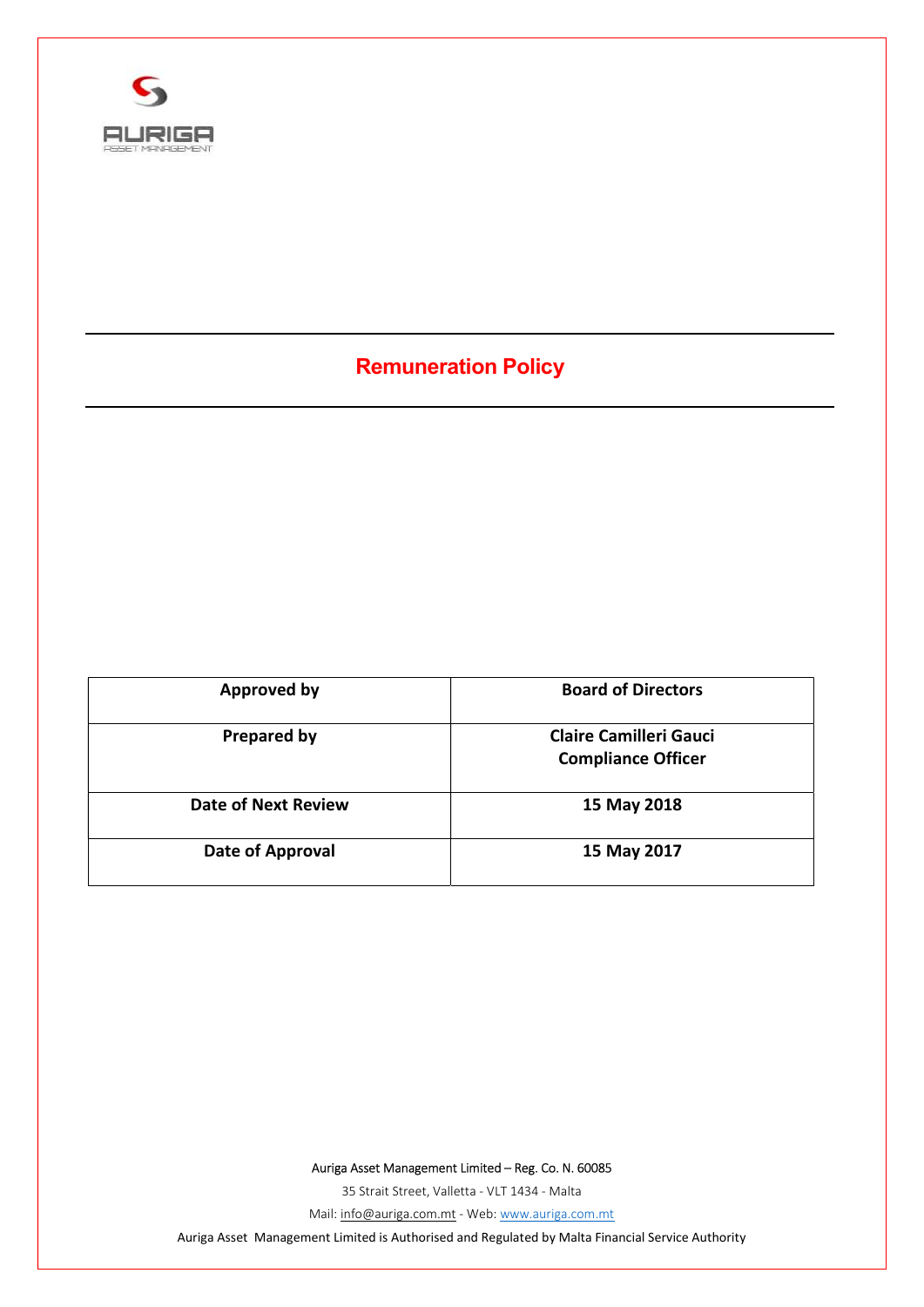

## Purpose and rationale

The aim of this Remuneration Policy is to ensure that Auriga Asset Management Ltd. (the "Manager") has risk-focused remuneration policies and practices that are consistent with and promote sound and effective risk management and do not encourage risk-taking that is inconsistent with risk profiles, fund rules, offering documents, or instruments of incorporation of the UCITS Funds that it manages ("UCITS"). By aligning its Remuneration Policy with effective risk management, it is less likely that the Manager's employees will have incentives to act in a manner that is inconsistent with the risk-tolerance of the UCITS and contrary to interests of their investors.

This Remuneration Policy has been adopted in compliance with SLCs 3.52 and 3.60 of the Malta Financial Services Authority's ("MFSA") Investment Services Rules for Investment Services Providers – Part BIII: Standard Licence Conditions applicable to Investment Services Licence Holders which qualify as UCITS Management Companies (the "UCITS Rules") and Directive 2014/91/EU on the coordination of laws, regulations and administrative provisions relating to undertakings for collective investment in transferable securities (UCITS). Moreover, the principal concern is with the risks created by the way remuneration arrangements are structured, not with the absolute amount of remuneration, which is generally a matter for the Manager's Board of Directors (the "Board").

# APPLICATION

# Identified Staff

The specific requirements of this Remuneration Policy apply only in relation to certain categories of the Manager's employees, namely: senior management, risk-takers, staff engaged in control functions and any employee receiving total remuneration that takes them into the same remuneration bracket as senior management and risk-takers, whose professional activities have a material impact on the Manager's risk profile (the "Identified Staff").

The following is a current list, as of the date of this Remuneration Policy, of the Identified Staff of the Manager, as determined by the Board:

| Category                  | <b>Identified Staff</b>                                  |
|---------------------------|----------------------------------------------------------|
| Members of Governing Body | Members of the Board of Directors                        |
| Control Functions         | Risk Manager<br>Compliance Officer                       |
| Other Risk-Takers         | Members of the Investment Committee<br>Portfolio Manager |

## Proportionality

As with other aspects of the Manager's systems and controls, its remuneration policies, procedures and practices are required to be comprehensive and proportionate in view of the size, internal organisation and the nature, scope and complexity of its activities (the "Proportionality Principle").

Auriga Asset Management Limited – Reg. Co. N. 60085

35 Strait Street, Valletta - VLT 1434 - Malta

Mail: info@auriga.com.mt - Web: www.auriga.com.mt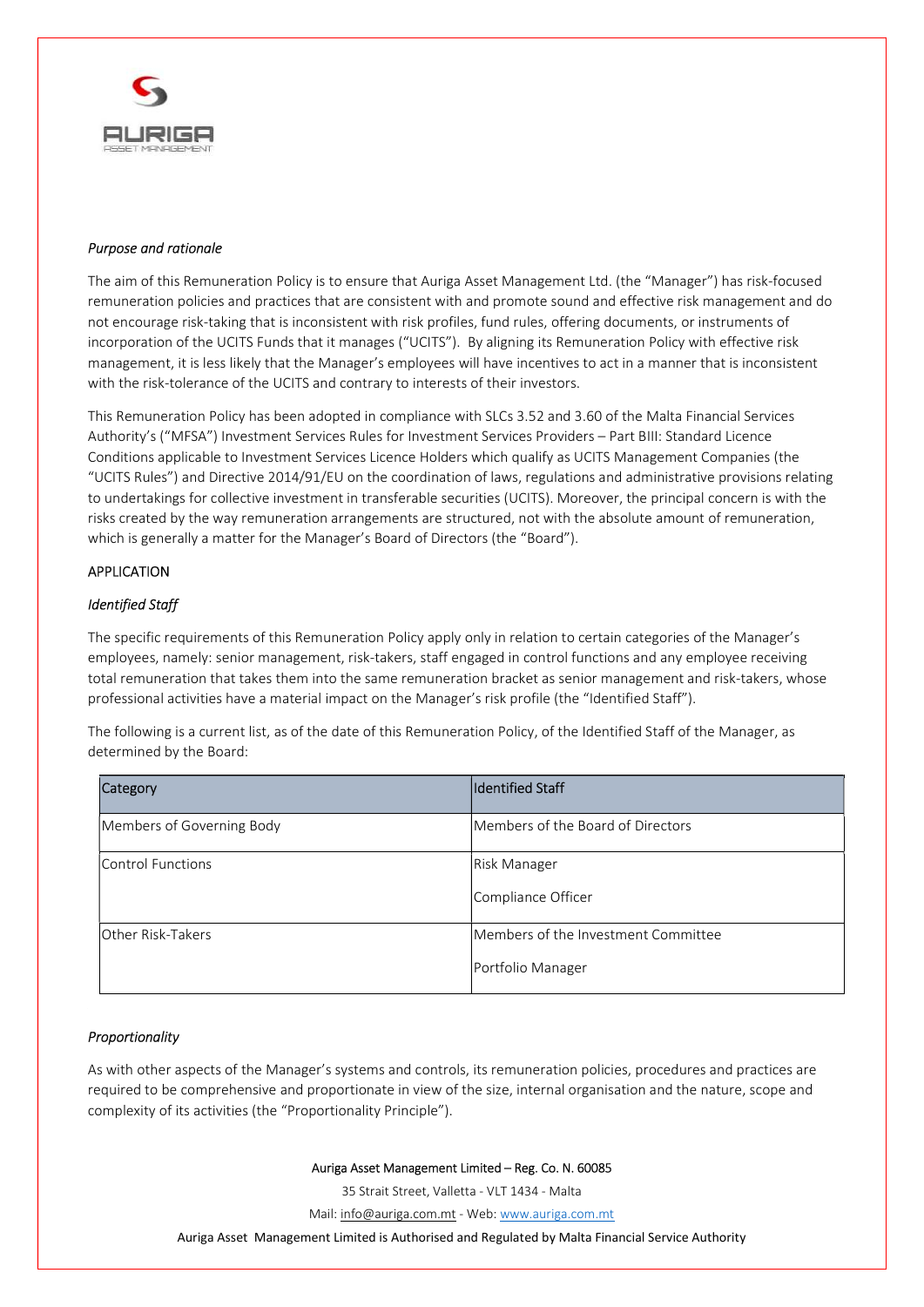

In accordance with the Proportionality Principle, the Manager has disapplied (i) all of the requirements on variable remuneration in instruments, retention, deferral, and ex post incorporation of risk for variable remuneration and (ii) the requirement to establish a remuneration committee. The role and functions of the remuneration committee, however, will generally be retained, where appropriate and/or applicable (in keeping with the Proportionality Principle) by the Board.

Having performed an assessment of each of the disapplied requirements, the Manager has determined that such disapplication is reconcilable with the risk-profile, risk-appetite and strategy of the Manager and the UCITS' based on the following facts:

- The Manager is not listed;
- The legal, organisational, and internal governance structures of the Manager are not complex;
- The Manager has less than 10 Employees (including all members of the Board);
- The Manager has less than EUR1.25billion of Assets under Management.

#### Record Keeping

In line with the record-keeping requirements in the UCITS Rules, the Manager should ensure that its remuneration policies, practices and procedures are clear and well-documented. In particular, proper documentation should be kept on the procedures to determine remuneration, including on the decision-making process, the determination and selection of Identified Staff and the measures used to avoid conflicts of interest and risk-adjustment mechanisms used.

#### **TRANSPARENCY**

#### External Disclosure

The Manager shall, on an annual basis, publish certain information on its remuneration policies and practices. This information will be disclosed in the Manager's annual report, through a separate remuneration policy statement, or in any other form that the Manager deems appropriate.

#### Internal Disclosure

This Remuneration Policy shall be distributed to all Identified Staff. Identified Staff should be informed in advance of other criteria that will be used to determine their remuneration that are not included in this Remuneration Policy except for any confidential quantitative considerations. The performance assessment process and the importance of non-financial assessment factors in the process should be clearly explained to relevant employees.

## REMUNERATION PRINCIPLES & MANAGER POLICIES

#### **Principles**

- The remuneration policy must be consistent with and promotes sound and effective risk management and does not encourage risk-taking that is inconsistent with the risk profiles, fund rules, offering documents, or instruments of incorporation of the UCITS.
- The remuneration policy must be in line with the business strategy, objectives, values and interests of the Manager and the UCITS, including measures to avoid conflicts of interest.

Auriga Asset Management Limited – Reg. Co. N. 60085

35 Strait Street, Valletta - VLT 1434 - Malta

Mail: info@auriga.com.mt - Web: www.auriga.com.mt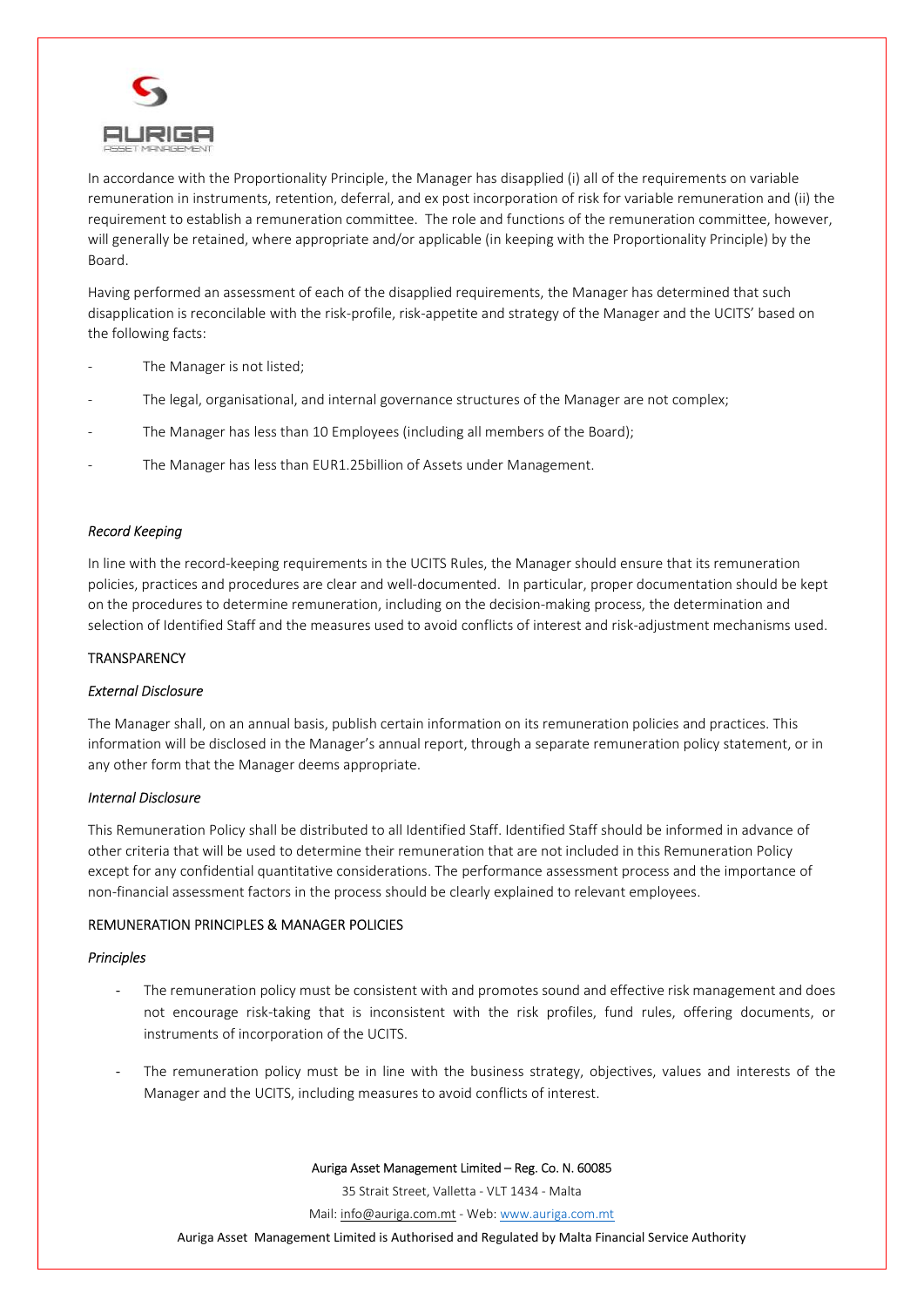

- The Board, in its supervisory function, must adopt and periodically review the general principles of the remuneration policy and is responsible for its implementation; provided that for so long as a person on the Board is involved in the portfolio management function, the relevant individual shall not be involved in the design or implementation of this Remuneration Policy.
- The implementation of the remuneration policy must be, at least annually, subject to central and independent internal review for compliance with policies and procedures for remuneration adopted by the Board.

# Policies & Procedures

- Following consultation with the Risk Manager and the Compliance Officer (the "Control Functions"), Mr Roberto Pavesi (the "Remuneration Official") has prepared and implemented this Remuneration Policy in accordance with the applicable provisions. In doing so, the Remuneration Official and the Control Functions have determined that the Remuneration Policy is line with the risk-profiles, long-term business strategy, objectives, values and interests of both the Manager and the UCITS and does not encourage excessive risk-taking inconsistent with the foregoing considerations.
- Moreover, the provisions of this Remuneration Policy, together with the specific corporate governance structure of the Manager (including the clear distinction between operating and control functions as well as the skills and independence requirements of the members of each particular function or committee), have been designed in a manner that ensures the avoidance of, insofar as is practically possible, all potential conflicts of interest between the Identified Staff and the interests of the UCITS and their investors.
- The Remuneration Official is responsible for ensuring that this Remuneration Policy complies with the applicable provisions and where appropriate should take into account all relevant guidance issued. In this regard, the Remuneration Official will periodically review the general principles of this Remuneration Policy to ensure that they remain up-to-date and in compliance with the Manager's remuneration obligations under applicable law. In doing so, the Remuneration Official shall consult the Control Functions and in particular, shall consider the findings of the annual review of this Remuneration Policy conducted by the Control Functions (as described below).
- The Control Functions shall, in consultation with the Remuneration Official, be responsible for initiating and facilitating an annual review of the Remuneration Policy and its implementation, which review shall, in addition to a general assessment for compliance with all applicable law and guidance, be carried out in light of legal and business developments as well as the Manager's experiences in its implementation.
- The results of the annual review and any recommendations will be presented to the Remuneration Official by the Control Functions. The Remuneration Official shall promptly evaluate the results of the review, address any recommendations, and make any changes to the Remuneration Policy that he deems appropriate.
- All changes or material exceptions to the Remuneration Policy are to be approved by the Remuneration Official, whether in relation to the annual independent review or otherwise.
- Notwithstanding the foregoing, the Control Functions may determine, in line with the Proportionality Principle, to perform a full independent review less frequently than annually, provided that the Control Functions shall at least certify on an annual basis, following a brief internal assessment, that there has been no material change to the applicable law or guidance, the risk-profiles of the UCITS, the Manager's corporate governance structure,

## Auriga Asset Management Limited – Reg. Co. N. 60085

35 Strait Street, Valletta - VLT 1434 - Malta

Mail: info@auriga.com.mt - Web: www.auriga.com.mt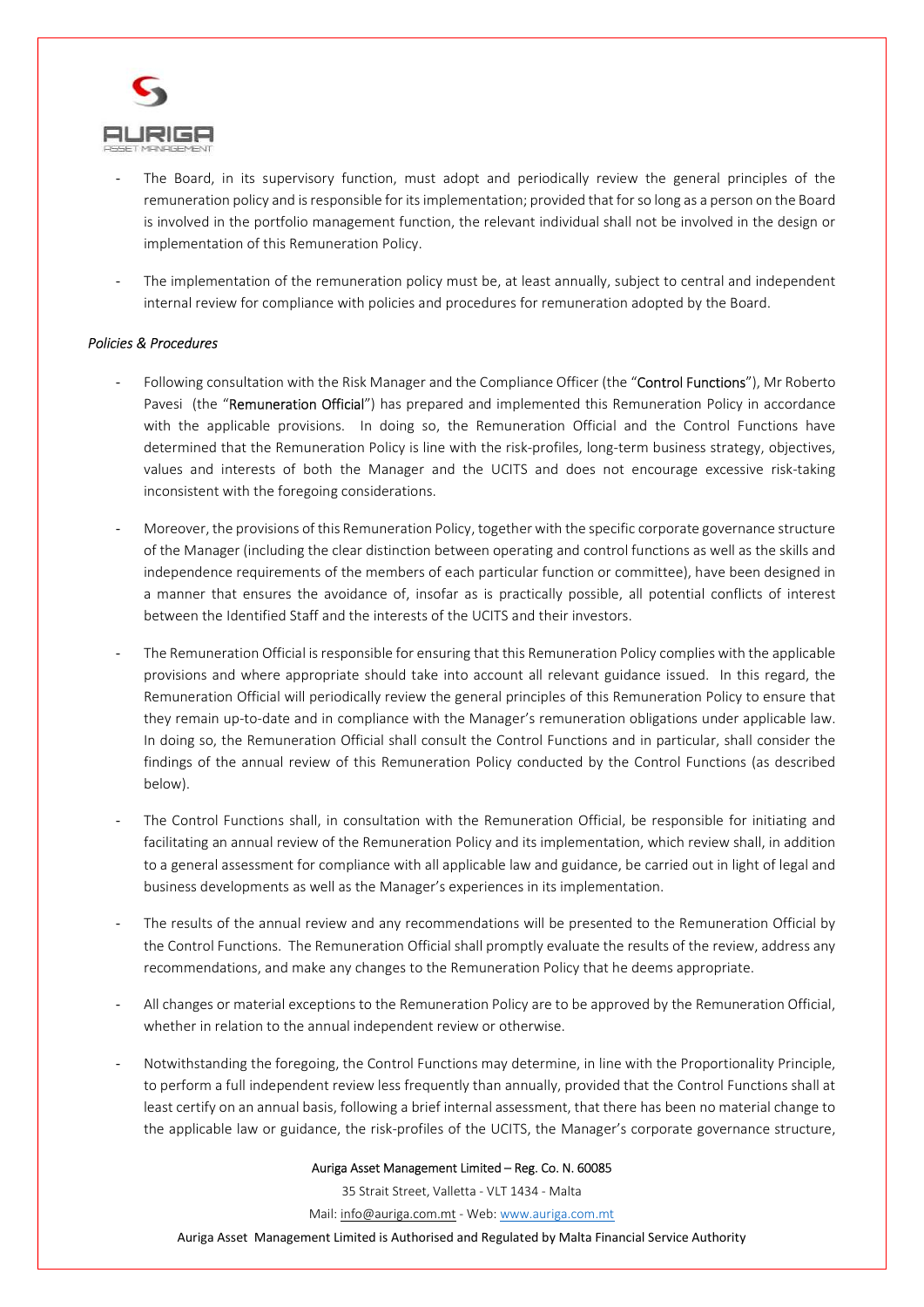

and generally all other relevant circumstances affecting the Remuneration Policy that might have changed since the last independent review.

# CONTROL FUNCTIONS

#### **Principles**

- Staff engaged in control functions must be compensated in accordance with the achievement of the objectives linked to their functions, independent of the performance of the business areas they control.
- The remuneration of the senior officers in risk management and compliance functions must be directly overseen by the governing body in its supervisory function.

## Policies & Procedures

- The remuneration of the Control Functions is determined by the Remuneration Official in his sole discretion.
- The Control Functions shall provide appropriate input in setting the individual remuneration for other identified staff, particularly regarding the behaviour of the individuals concerned and the riskiness of the functions they perform. However, the Remuneration Official shall not involve or consult the Control Functions in discussions or decisions relating to the remuneration of the latter.
- In accordance with the Proportionality Principle, the Board (as the governing body and supervisory function of the Manager), shall determine its own remuneration although it shall take into consideration any recommendations made by the Control Functions and shall be able to substantiate any decision not to follow such recommendations. Any persons sitting on the Board and holding a portfolio management may take part in meetings which discuss, but shall not vote on any decisions to be taken regarding, the setting and implementation of the remuneration of Identified Staff.
- The Remuneration Official retains the right to award discretionary bonuses to the Control Functions, provided that this variable component of their remuneration shall be determined primarily by the attainment of their function-specific objectives, with any performance appraisal to be undertaken solely by the Remuneration Official. See also 'Remuneration Structure – Performance-Related Remuneration' below.

## REMUNERATION STRUCTURE – PERFORMANCE-RELATED REMUNERATION

## Principles

- The total amount of performance-related remuneration must be based on a combination of the assessment of the performance of the (i) individual; (ii) business unit or UCITS concerned; and (iii) the overall results of the Manager. When assessing individual performance, financial as well as non-financial criteria are to be taken into account.
- The assessment of performance must be set in a multi-year framework appropriate to the life-cycle of the UCITS in order to ensure that the assessment process is based on longer-term performance.

## Auriga Asset Management Limited – Reg. Co. N. 60085

35 Strait Street, Valletta - VLT 1434 - Malta

Mail: info@auriga.com.mt - Web: www.auriga.com.mt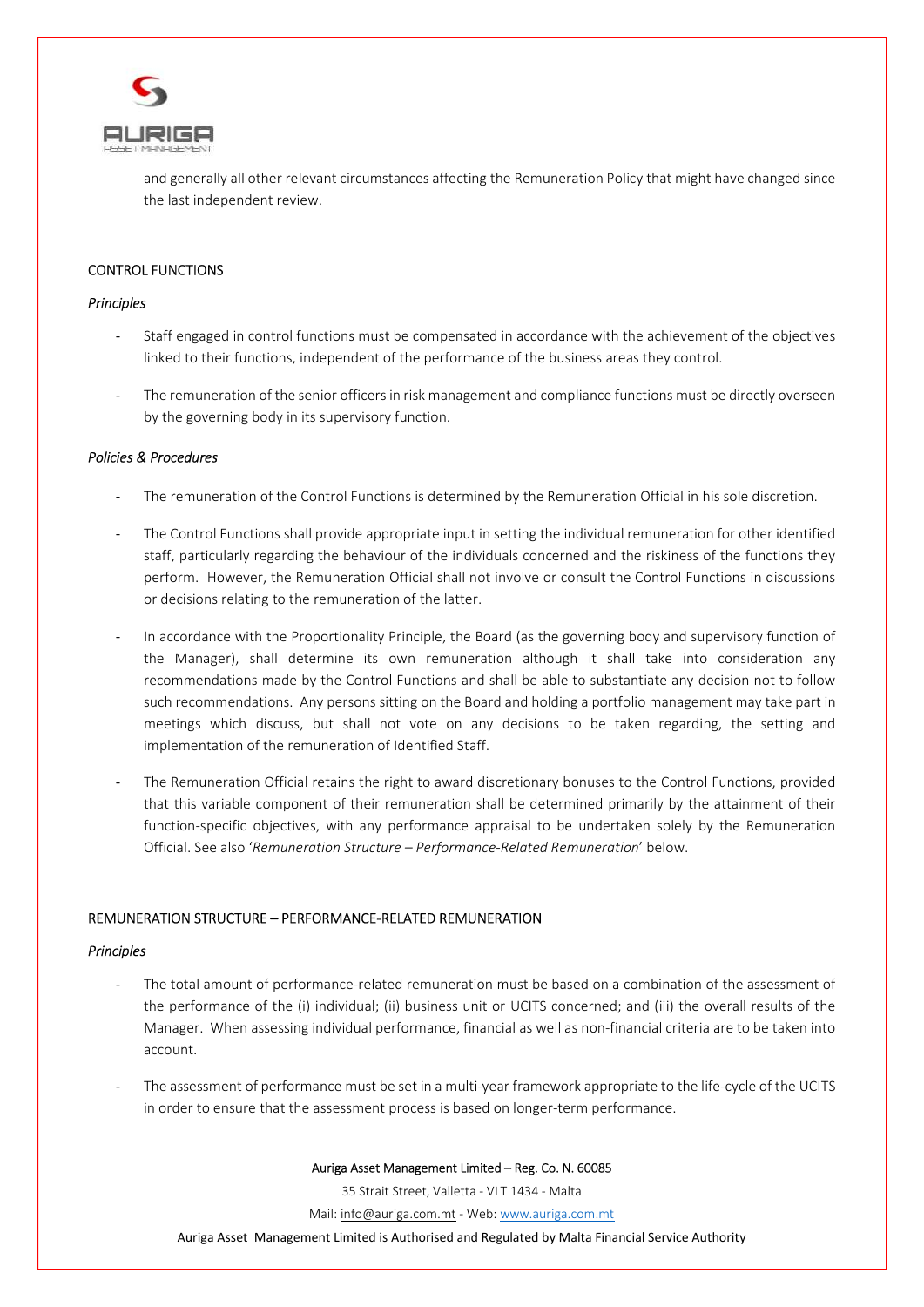

- The measurement of performance used to calculate variable remuneration components or pools of variable remuneration components includes a comprehensive adjustment mechanism to integrate all types of current and future risks.
- Fixed and variable components of total remuneration must be appropriately balanced and the fixed component must represent a sufficiently high proportion of the total remuneration to allow the operation of a fully flexible policy on variable remuneration components including the possibility to pay no variable remuneration component.
- Variable remuneration must not be paid through vehicles or other methods.
- Guaranteed variable remuneration can only be awarded in exceptional circumstances and only in the context of hiring new Identified Staff and is limited to the first year of service.

## Policies & Procedures

- No variable remuneration shall be paid to Identified Staff unless it is determined to be justified by the Remuneration Official following a performance assessment based on quantitative as well as qualitative (nonfinancial) criteria. In conducting its performance assessments, the Remuneration Official shall seek the appropriate input of the Control Functions.
- The following are the key performance assessment criteria on which the variable remuneration of Identified Staff shall be based, although the Remuneration Official reserves the right to take into account additional criteria on a case-by-case basis:
	- (i) individual performance assessed on the attainment of function-specific objectives (depending on their role within the Manager), including risk-management performance (particularly with regard to the taking of risk-related decisions and the exercise of their functions in manner consistent with Manager's Risk Management Policy as well as the risk-profiles and long-term interests of the UCITS) and general compliance with regulatory requirements;
	- (ii) aggregate performance of the UCITS; and
	- (iii) attainment of the investment objectives of the UCITS and the overall objectives of the Manager.

While each of the foregoing criteria shall be considered in performance assessments, variable remuneration shall be based primarily on the attainment of function-specific objectives.

- Poor performance as assessed by non-financial metrics such as poor risk management or other behaviours contrary to the Manager's values will generally override metrics of financial performance. In order to incentivise Identified Staff to manage risk appropriately, variable remuneration will be reduced when there (i) is reasonable evidence of employee misbehaviour or material error or (ii) has been a material risk management failure by an individual member or group of Identified Staff.
- The Manager must also ensure that the allocation of variable remuneration takes into account all types of current and future risks. The maximum annual variable remuneration that may collectively be paid to Identified Staff shall be the Manager's profit for the preceding year less a specified percentage of the same to be kept in

## Auriga Asset Management Limited – Reg. Co. N. 60085

35 Strait Street, Valletta - VLT 1434 - Malta

Mail: info@auriga.com.mt - Web: www.auriga.com.mt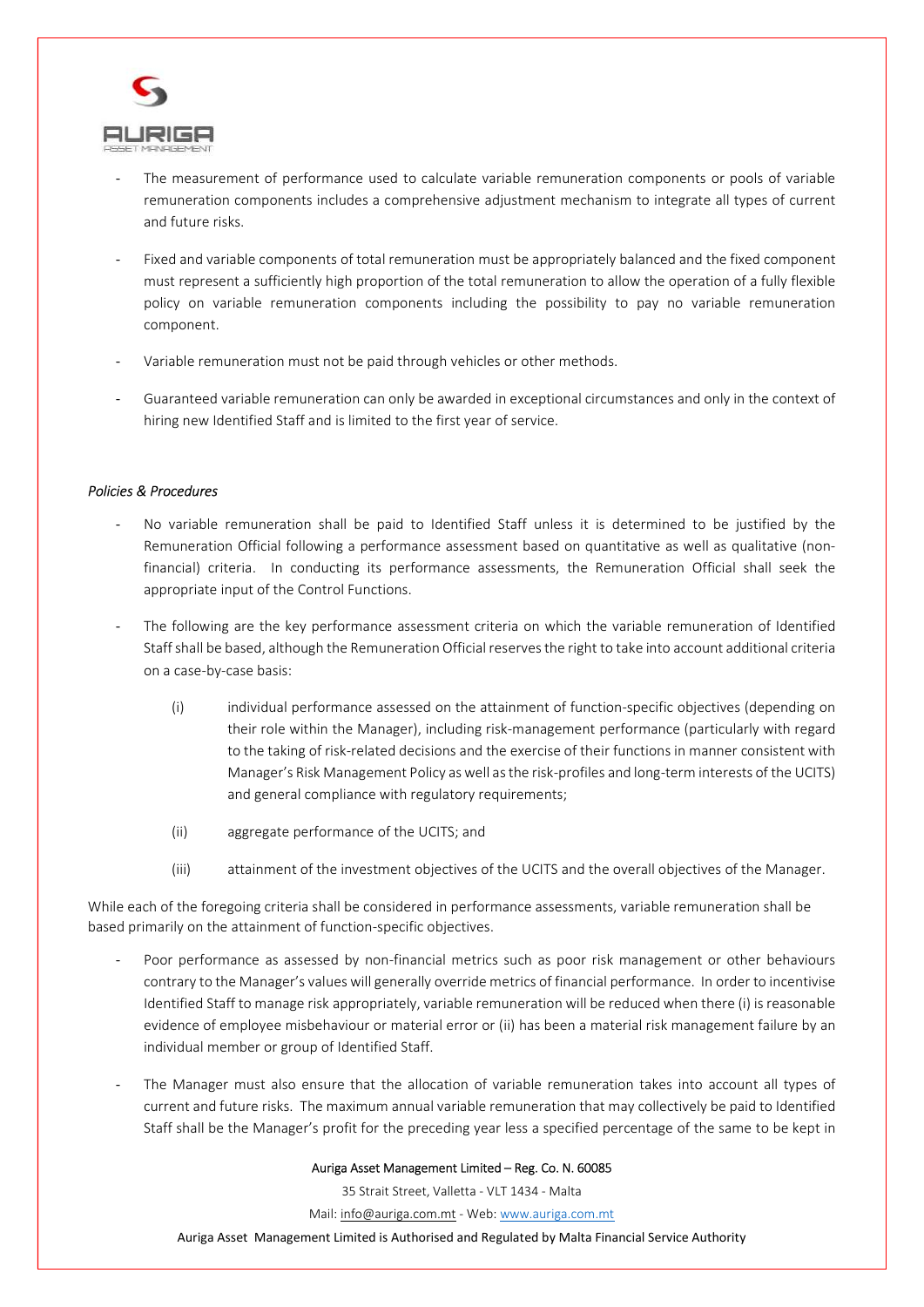

reserve (the "Variable Remuneration Pool"). The reserve shall be established in order to strengthen the Manager's capital base, taking into consideration the various risks to which the Manager and its UCITS are exposed (as outlined in greater detail in the Manager's Risk Management Policy) and other potential adverse developments that may impact the Manager's financial stability. The Board shall determine and document, following consultation with the Risk Manager, the percentage of profit to be kept in reserve on an annual basis, including the particular reasons for keeping such reserve.

- The total amount that may be disbursed in variable remuneration awards from the Variable Remuneration Pool shall be determined by the Remuneration Official in his sole discretion, based on his assessment of each individual member of the Identified Staff and any other considerations that he may deem relevant. For example, the Remuneration Official may determine to disburse the entire Variable Remuneration Pool or none of it. Similarly, the Remuneration Official is entitled to award no variable remuneration to one or more Identified Staff when it feels that such an award would not be justified.
- The variable component of each individual member of Identified Staff's remuneration shall generally be no more than 45% of their total remuneration, although the Remuneration Official may in his discretion award variable remuneration in excess of this percentage provided that the variable remuneration awarded is justified and in line with this Remuneration Policy. In all cases, the fixed remuneration of Identified Staff must be sufficiently high on its own (without taking into consideration the variable component) to constitute fair remuneration for the professional services rendered by prevailing market standards.
- Variable remuneration will not be paid through vehicles or other methods.
- The Manager will award, pay, or provide guaranteed variable remuneration only in the context of hiring new Identified Staff and such remuneration will be limited to the first year of service.

## PENSION POLICY & SEVERANCE PAY

## **Principles**

- The Manager's pension policy must be in line with its business strategy, objectives, values and long-term interests of the Manager and the UCITS.
- Payments related to the early termination of a contract must reflect performance achieved over time and be designed in a way that does not reward failure.

## Policies & Procedures

- The Manager does not currently have a pension policy for its Identified Staff. Should the Manager decide to adopt a pension policy in the future, such policy will be in line with its business strategy, objectives, values and long-term interests of the Manager and the UCITS.
- Severance pay of Identified Staff shall be determined on a case-by-case basis by the Board and shall be based on a risk-adjusted performance assessment covering the entire period of employment.

Auriga Asset Management Limited – Reg. Co. N. 60085

35 Strait Street, Valletta - VLT 1434 - Malta

Mail: info@auriga.com.mt - Web: www.auriga.com.mt